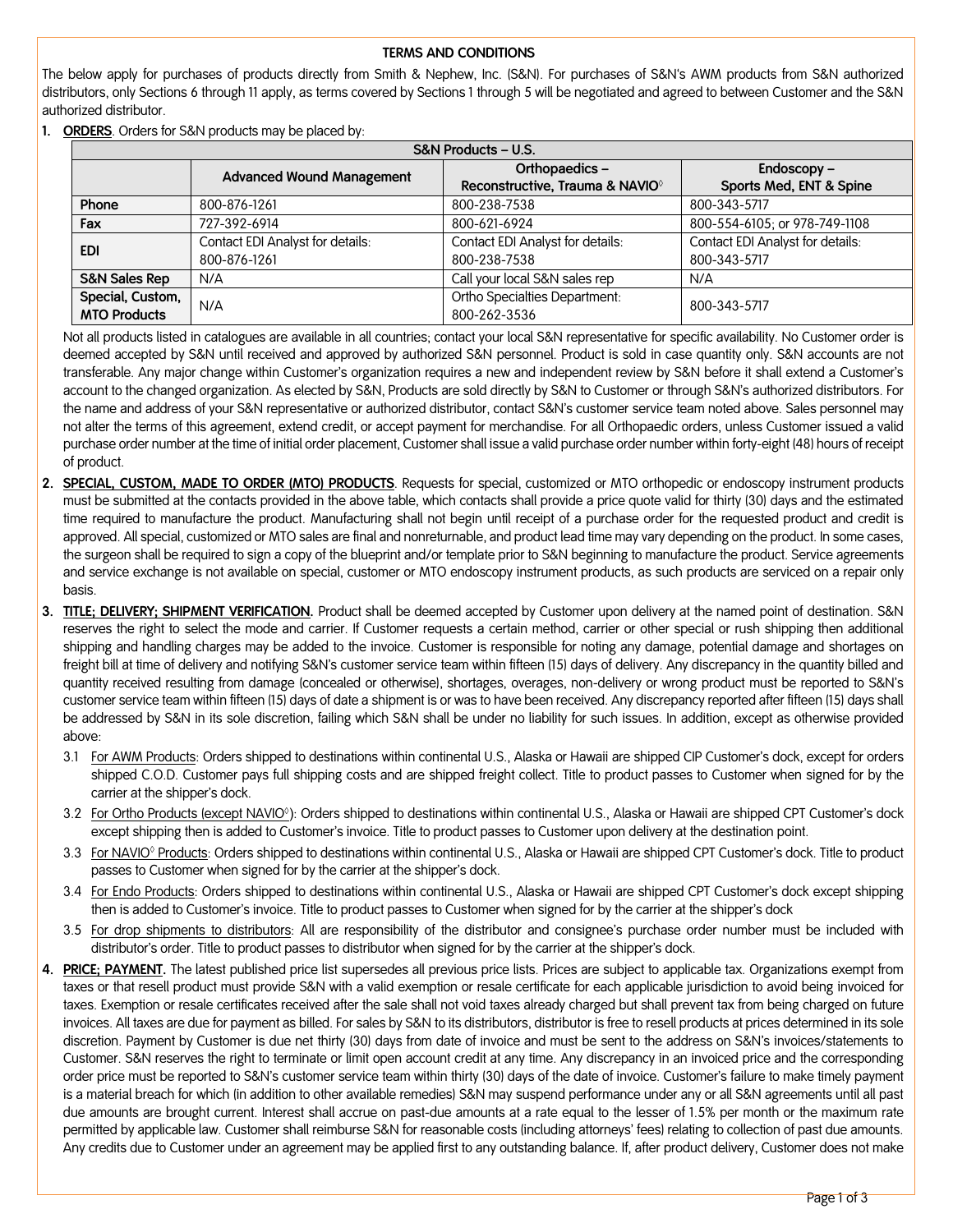required payments within forty-five (45) days after the payments are due, S&N may, upon ten (10) days' prior written notice to Customer, either enter upon Customer's site and remove the products or temporarily disable the products so they are not operational.

- **5. RETURNS.** All product returns, whether for defect or otherwise, require the prior written authorization of S&N, which must be obtained through S&N's customer service team. If the return is authorized, S&N shall provide Customer a return authorization, and Customer must return the product to S&N within thirty (30) days of receipt of such return authorization. Any product returned after thirty (30) days shall be addressed by S&N in its sole discretion, including for Endoscopy products not returned within thirty (30) days Customer will be charged the then list price for such products. Credit shall be issued only after product is received by S&N and then examined and determined to be returnable by S&N's return goods department. Customer shall not make any changes to the return authorization without receiving prior approval through S&N's customer service team. In addition, product may be returned only under the following conditions:
	- From date of invoice, up to 180 days for Advanced Wound Management and Orthopaedic products and up to 60 days for Endoscopy products. (Except for **\***FRESHNET◊, OASIS◊, PROSHIELD◊, REGRANEX◊, SANTYL◊ brands, up to 12 months past the expiration date, or in the case of such brands shipped in error by S&N, damaged in shipping or recalled by S&N.)
	- A restocking fee shall be charged: 25% for Advanced Wound Management products and 20% for Orthopaedic and Endoscopy products, except for product defects or an error by S&N.
	- Only unopened, full cases.
	- Product is still listed on S&N's current product list.
	- For Advanced Wound Management products, a copy of the original invoice is included.
	- S&N reserves the right to destroy product shipped to S&N that it deems unfit for sale.
	- S&N shall not accept returns for product:
		- not in standard S&N packaging.
		- purchased through anyone other than S&N.
		- with unauthorized labels or that has been defaced.
		- that is a temperature controlled product.
		- that is obsolete, discontinued, special price, damaged or in broken lots or cases.
		- that is a sterile Endoscopy products with less than 1 year of shelf live remaining.
		- except for warranty claims, NAVIO◊ products may not be returned.
- **6. COMPLIANCE.** Each party shall conduct its business and affairs in an ethical manner and comply with all applicable laws, regulations, and industry codes. Any breach by Customer or its representatives or agents shall entitle S&N to terminate this agreement immediately upon S&N's written notice to Customer. Customer acknowledges receipt of S&N's Code of Conduct that is available on S&N's website at [http://www.smith](http://www.smith-nephew.com/compliance/global-compliance-programme/)[nephew.com/compliance/global-compliance-programme/.](http://www.smith-nephew.com/compliance/global-compliance-programme/) All transactions between Customer and S&N in connection with this agreement are made in good faith on the basis of arms-length negotiation and all prices are consistent with fair market value. The prices reflected on S&N invoices incorporate applicable discounts to S&N's list prices for the named products. Consistent with S&N's understanding of the requirements that apply to purchases of discounted products under 42 U.S.C. § 1320a-7b(b)(3)(A) or 42 C.F.R. § 1001.952(h), listing of these invoice prices constitute S&N's notice to Customer of the amount and value of all discounts given on these products. Prices may be subject to further rebates earned (if any) pursuant to an agreement between Customer and S&N. Customer may be responsible for reporting prices, discounts, and rebates to third parties under laws and regulations that apply to Customer's business, and for providing information to certain third parties in accordance with those laws and regulations. Any invoice prices less than S&N's list prices are "discounts" within the meaning of any safe harbors or other applicable protections regarding discounted product pricing (including the statute and regulation cited above), whether or not the invoice includes language indicating that a price is "discounted."
- **7. LIMITED WARRANTY – OTHER THAN ARTHROCARE CORPORATION MANUFACTURED PRODUCTS.** S&N products are warranted to conform in all material respects to S&N's standard specification for a particular product in effect at the time of product delivery to the buyer (including any tolerance parameters) for the warranty period specified for the products at [www.SNWarranties.com](http://www.snwarranties.com/) (Warranty Period). For any products found to not be in conformance with this warranty during the Warranty Period, this warranty provides and is restricted to, as elected by S&N, either (i) repair or replacement of such products without charge and within a reasonable period of time or (ii) a refund or credit in the amount of the purchase price of such products (except for product equipment the refund shall be based on the straight line depreciation schedule specified at the Warranty Period website). If S&N repairs or replaces product under this warranty and requests Customer to return such product, Customer must ship such product to S&N freight prepaid by Customer. Customer shall be invoiced for any replacement product if Customer does not return the requested replaced product within thirty (30) days after S&N's shipment of the replacement product. This warranty does not cover and is voided by any of the following: (i) product packaged or labeled by someone other than S&N or its authorized agents; (ii) product not used in compliance with the specifications, instructions or claims for use of the product; (iii) equipment product used in conjunction with disposables or accessories not specified for use with such equipment; (iv) equipment product used in conjunction with reprocessed disposables or accessories; (v) modification of product; (vi) product past its expiration date; (vii) normal wear and tear; (viii) damage due to misuse, reprocessing, alteration, unauthorized repair or negligent handling or damage due to lack of care by the owner, user or handler of the product including but not limited to storage, handling or cleaning; or (ix) any other damage inflicted to products by the owner, user or handler. A 90-day warranty on repairs applies to the defective component repaired. This warranty applies only to the original buyer from S&N (or its authorized distributor) and is not transferable. **EXCEPT TO THE EXTENT PROHIBITED OR OTHERWISE REQUIRED BY APPLICABLE LAW, THIS WARRANTY IS THE SOLE WARRANTY OF S&N, AND ALL OTHER WARRANTIES OF ANY KIND OR DESCRIPTION WHATSOEVER, INCLUDING WARRANTIES OF MERCHANTABILITY, SATISFACTORY QUALITY AND FITNESS FOR A PARTICULAR PURPOSE, EXPRESSED OR IMPLIED, ARE EXCLUDED.**
- **8. LIMITED WARRANTY – ARTHROCARE CORPORATION MANUFACTURED PRODUCTS.** For any products for which ArthroCare Corporation is the legal manufacturer, the product warranty (including warranty length) is as stated in the Information For Use (IFU) accompanying the product. (See product packaging for the name of the legal manufacturer.)
- **9. LIMITATION OF LIABILITY. WITH THE EXCEPTION OF ITS GROSS NEGLIGENCE, FRAUD OR WILLFUL MISCONDUCT, BREACH OF ANY CONFIDENTIALITY PROVISION OF THIS AGREEMENT, LIABILITY OWED TO THIRD PARTIES OR FOR DEATH OR PERSONAL INJURY, OR AS OTHERWISE**